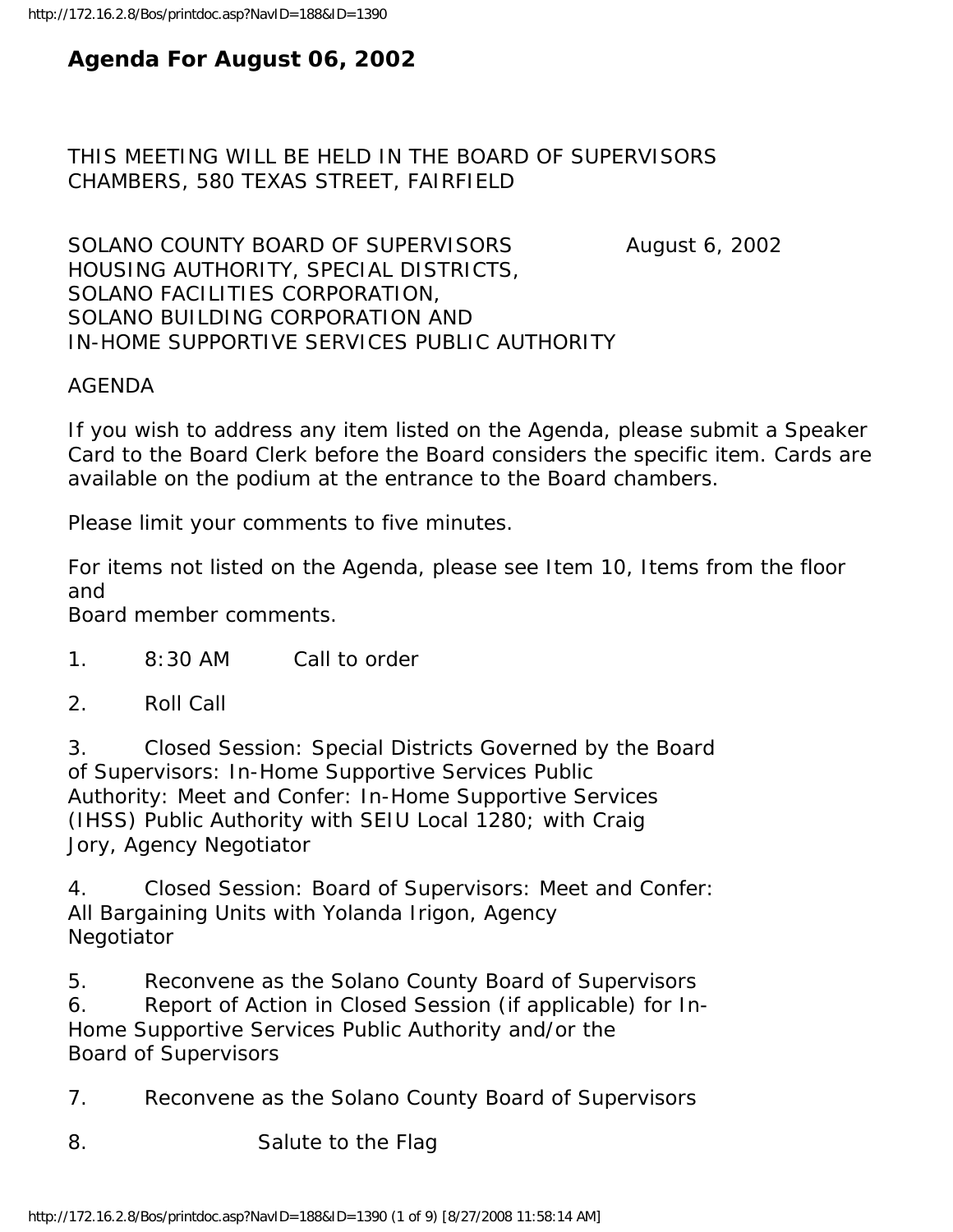http://172.16.2.8/Bos/printdoc.asp?NavID=188&ID=1390

9. Presentations:

A) Health and Social Services: Approval of a resolution proclaiming August, 2002 as World Breastfeeding Month in Solano County

B) Health and Social Services:

Approval of a resolution and plaque honoring Roger Wiere, Ph.D., Deputy Director of Health and Social Services, for twenty-eight years of service to Solano County

C) Sheriff/Coroner/Public Administrator: Approval of a plaque for presentation honoring Charles M. Boyett, Correctional Officer, for over twelve years of service to Solano County (Supervisorial District 3)

10. Items from the floor and Board member comments

This is your opportunity to address the Board on a matter not listed on the Agenda, but it must be within the subject matter jurisdiction of the Board. Please submit a Speaker Card before the first speaker is called and limit your comments to five minutes.

11. Additions to or Deletions from the Agenda

- 12. Approval of the Agenda
- 13. Approval of Consent Calendar

The Board considers all matters listed under the Consent Calendar to be routine and will adopt them in one motion.

There will be no discussion on these items before the Board votes on the motion unless Board members, staff or the public request specific items be discussed and/or removed from the Consent Calendar. If you wish to address specific items on the Consent Calendar, please submit a Speaker Card before the Board takes action on the Consent Calendar and appropriately limit your comments to five minutes.

## CONSENT CALENDAR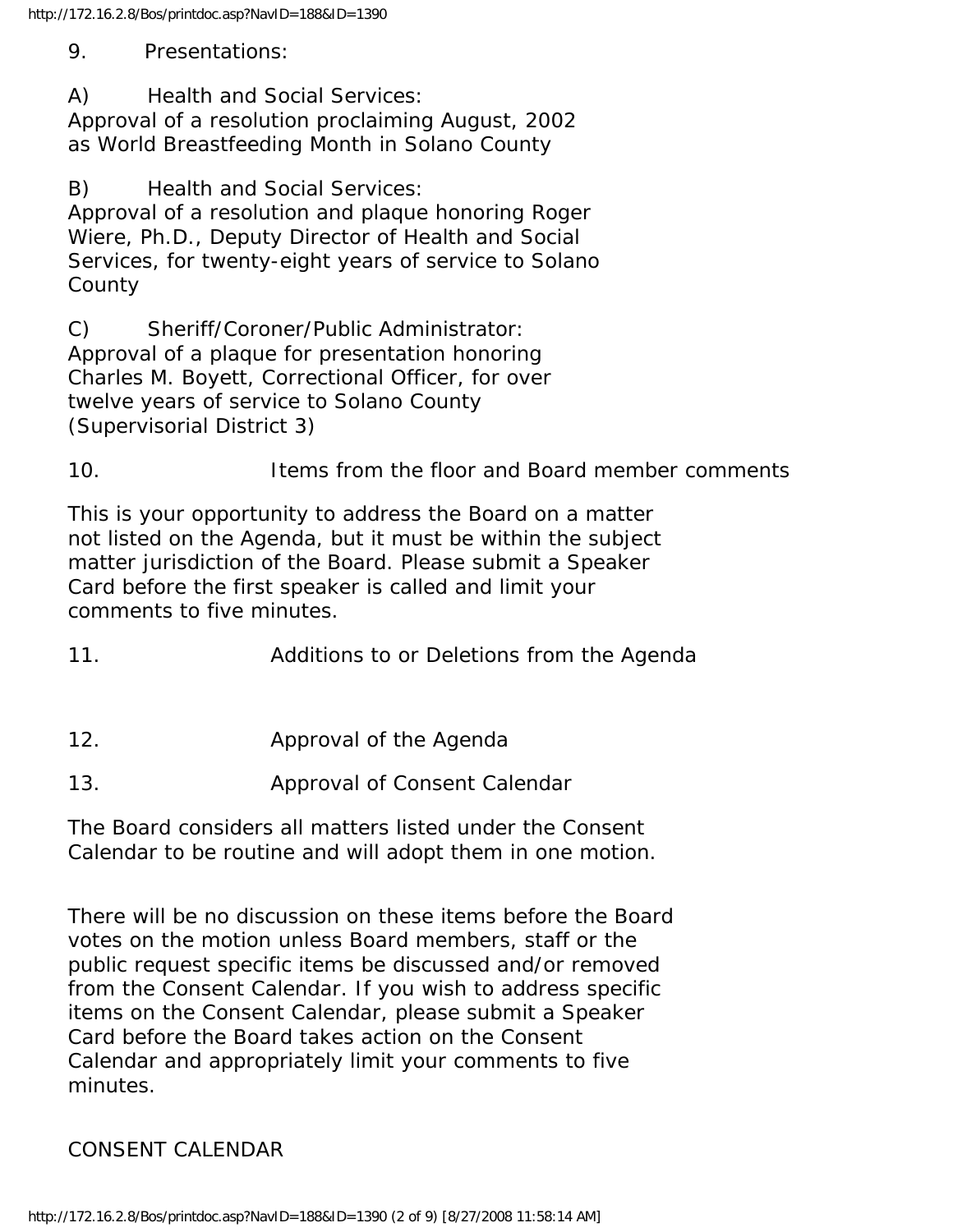### GENERAL GOVERNMENT

14. Clerk of the Board of Supervisors: Approval of Minutes: Board of Supervisors June 25, 2002 and July 2, 2002

15. Auditor-Controller:

A) Approval of a resolution amending Resolution 2002-120 establishing the countywide appropriation limit for FY2002/03 in the amount of \$320,578,396

B) Accept the audit report of the Solano County Library for the fiscal year ended June 30, 2001

C) Approval of a contract with Macias, Gini & Company to audit the County's basic financial statements for fiscal years ended June 30, 2002, 2003, 2004 (fee of \$98,680 for fiscal year ended 2002, \$103,120 for 2003, and \$106,214 for 2004)

# 16. Human Resources:

Adoption of a resolution amending the Alphabetical List to add the new classification of Assistant Architectural Project Coordinator with an approximate annual salary of \$38,544 - \$46,848; adoption of a resolution amending the Allocation List in the Department of General Services to delete 1.0 FTE Cadastral Mapping Technician II and add 1.0 FTE Assistant Architectural Project Coordinator (additional annual cost of \$3,930 will be absorbed in FY02/03 budget)

# 17. General Services:

A) Authorize the General Services Department to negotiate lease terms for temporary relocation of current parking spaces located on or adjacent to the construction site of the Solano County Government Center, Fairfield (costs paid directly from Government Center project budget)

B) Authorize the General Services Department to submit a request to the City of Fairfield for temporary street closures necessary for construction and parking needs associated with the Solano County Government Center, Fairfield (minimal costs paid directly from Government Center project budget)

# 18. Registrar of Voters:

Approval to consolidate the City of Dixon, City of Rio Vista, City of Suisun, City of Vacaville, Solano Community College District, River Delta Unified School District, San Joaquin College District and Ballot Measures for the Dixon Unified School District, Solano Community College, City of Fairfield, and Cordelia Fire Protection District with the November 5, 2002 Election (total estimated costs of \$200,000 will be reimbursed to County)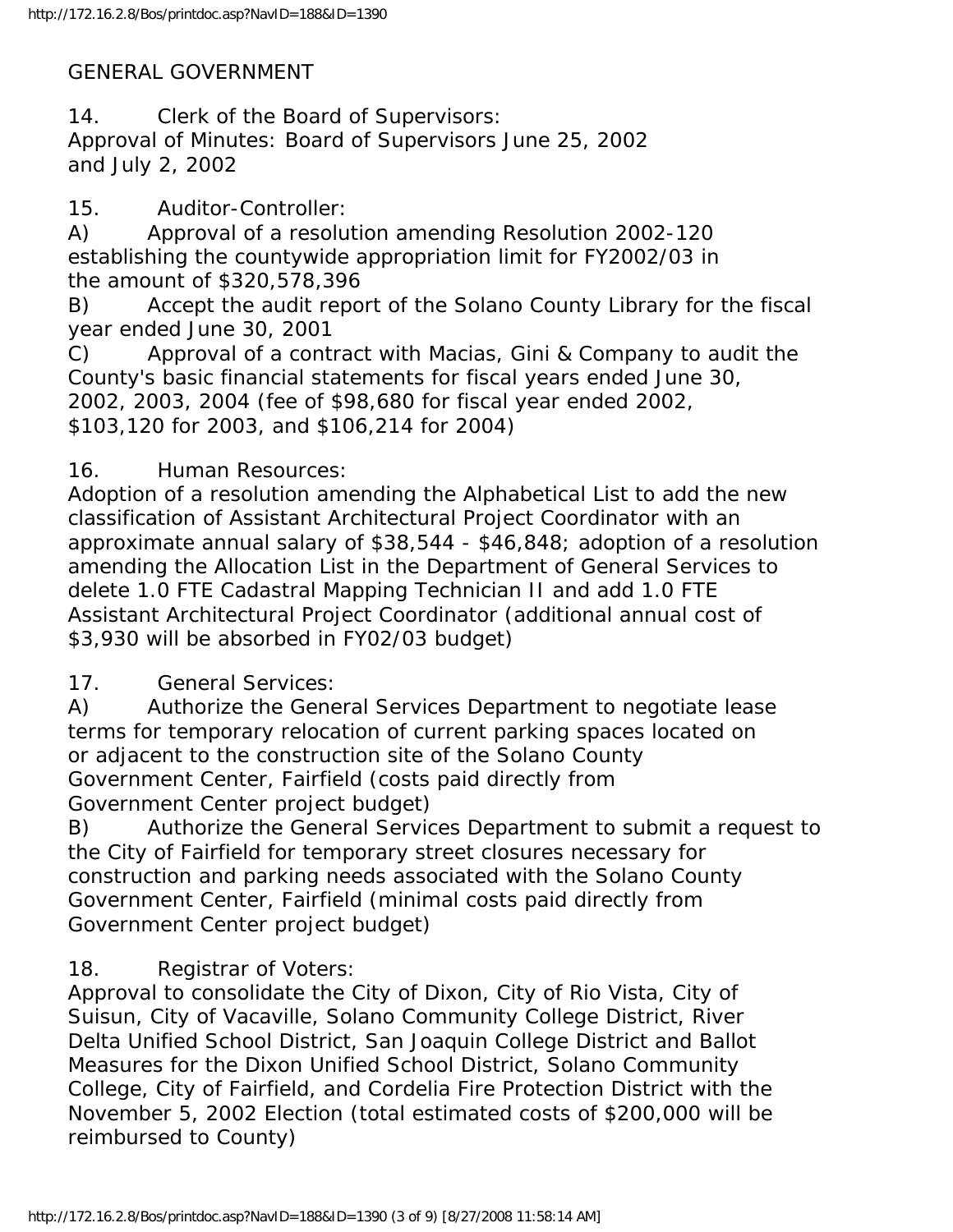19. Treasurer/Tax Collector/County Clerk:

Accept the Solano County Treasurer's Quarterly Report for the period of April 1, 2002 – June 30, 2002

# HEALTH AND SOCIAL SERVICES

20. Health and Social Services:

Approval of an agreement with the Solano Children and Families Commission in the amount of \$70,000 for the period of July 1, 2002 through June 30, 2003 for a hospital screening and support services program; approval of a resolution amending the Allocation List to add 2.0 FTE Social Worker III positions, Limited Term to June 30, 2003 (\$70,000 received for one year from Health and Social Services provides 40% match to draw down 60% of total cost in Federal monies)

# CRIMINAL JUSTICE

# 21. Sheriff:

A) Approval of a contract in the amount of \$58,458 with MCSi for the purchase and installation of an audiovisual presentation system for the Emergency Operations Center (funded by California Law Enforcement Equipment Program High Technology Grant funds appropriated by the Board on April 23, 2002)

B) Approval of a plaque honoring Cynthia E. Antone, Nursing Manager, for over eighteen years of service to Solano County (moved outside the area)

C) Approval of a plaque honoring Vernon L. Pettengill, Coroner Investigator, for over eleven years of service to Solano County (moved outside the area)

# 22. District Attorney:

Approval of the Federal Equitable Sharing Agreement for the period of 2002-2005 authorizing the District Attorney's Office to receive funds from the Internal Revenue Service asset forfeiture monies; approval of the Federal Annual Certification Report authorizing the District Attorney's Office to receive funds from the United States Government asset forfeiture monies available for sharing (no County Cost)

# LAND USE/TRANSPORTATION: None

# **OTHER**

- 23. Library:
- A) Approval of a 2-year contract for the period of July 1, 2002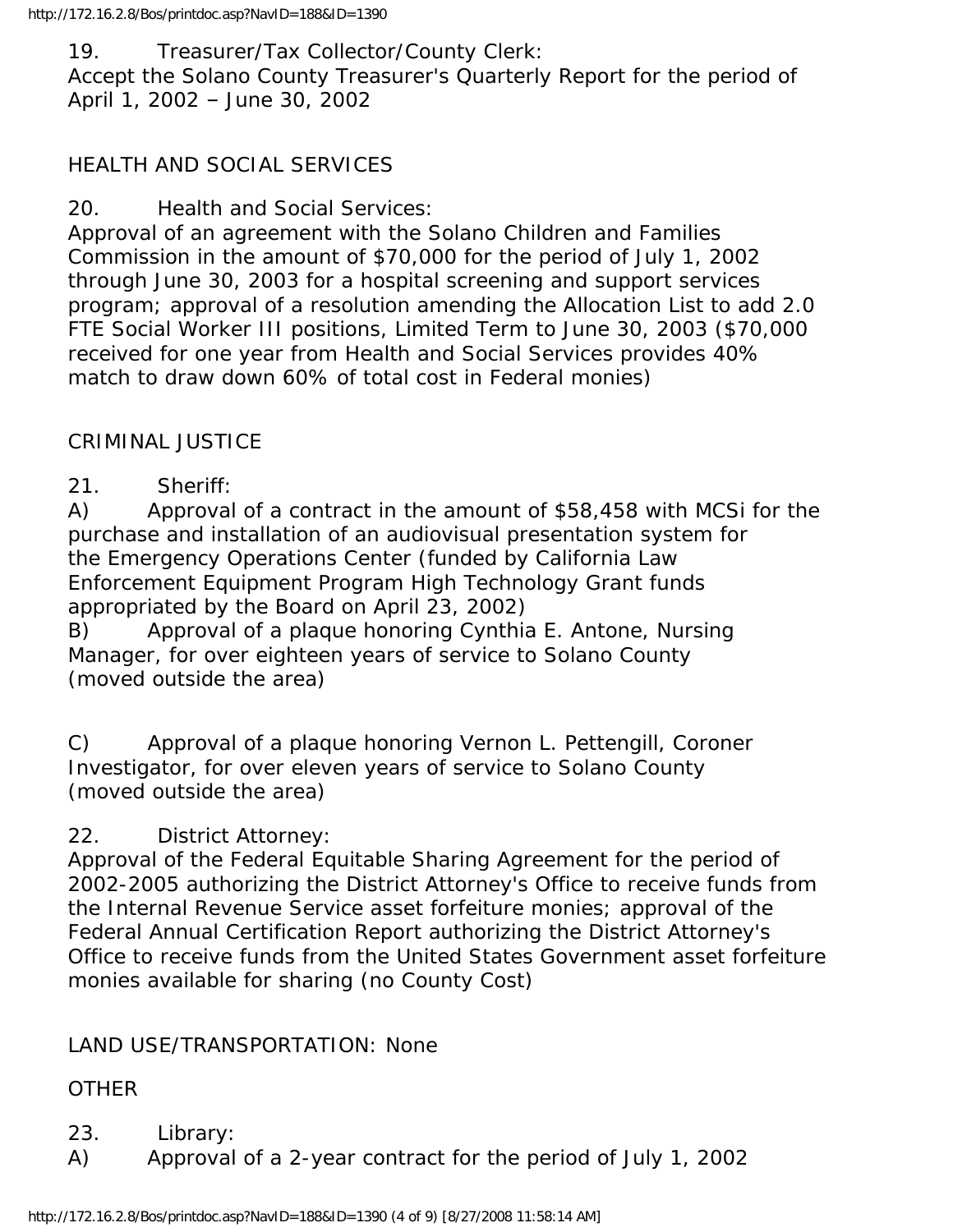through June 30, 2004 at a cost of \$130,000 annually with Ligouri Associates to provide security services for the Fairfield-Suisun Community Library and the John F. Kennedy Library, Vallejo; authorize the Director of Library Services to sign the contract (funding included in department's FY2002/03 budget – no General Fund impact)

B) Approval to apply for a Public Library State Education Program grant from the California State Library in the amount of \$8,830 to provide tuition reimbursement for three library staff attending library school (no General Fund or Library Fund cost)

# SCHEDULED CALENDAR

24. Rescheduled Consent Items: (Items pulled from Consent Calendar above)

- $(A)$   $E)$
- B) F)
- C) G)
- D) H)

GENERAL GOVERNMENT

25. County Administrator:

A) Conduct a noticed/published hearing to consider adoption of a resolution approving the issuance of tax-exempt revenue bonds by the California Statewide Communities Development Authority to provide financing for the Victoria Woods senior apartment project in Fairfield

B) Presentation from Environmental Management staff, the Fairfield-Suisun Sewer District, and the County Legislative Analyst on the objectives of proposed language included in AB776 (Thomson and Dickerson); reconsider the Board of Supervisors requested amendments to AB776 legislation from the July 2, 2002 Board meeting

26. General Services:

A) Conduct a noticed/published hearing to open and consider sealed bids for the sale of approximately 9.188 acres of surplus County real property located at 2100 West Texas Street, Fairfield (Old County Hospital Site, APN 028-103-120); consider oral bids for the sale of the surplus real property; adopt a resolution accepting the highest bid for the sale of the surplus real property subject to terms and conditions specified in the bid documents (2/3 vote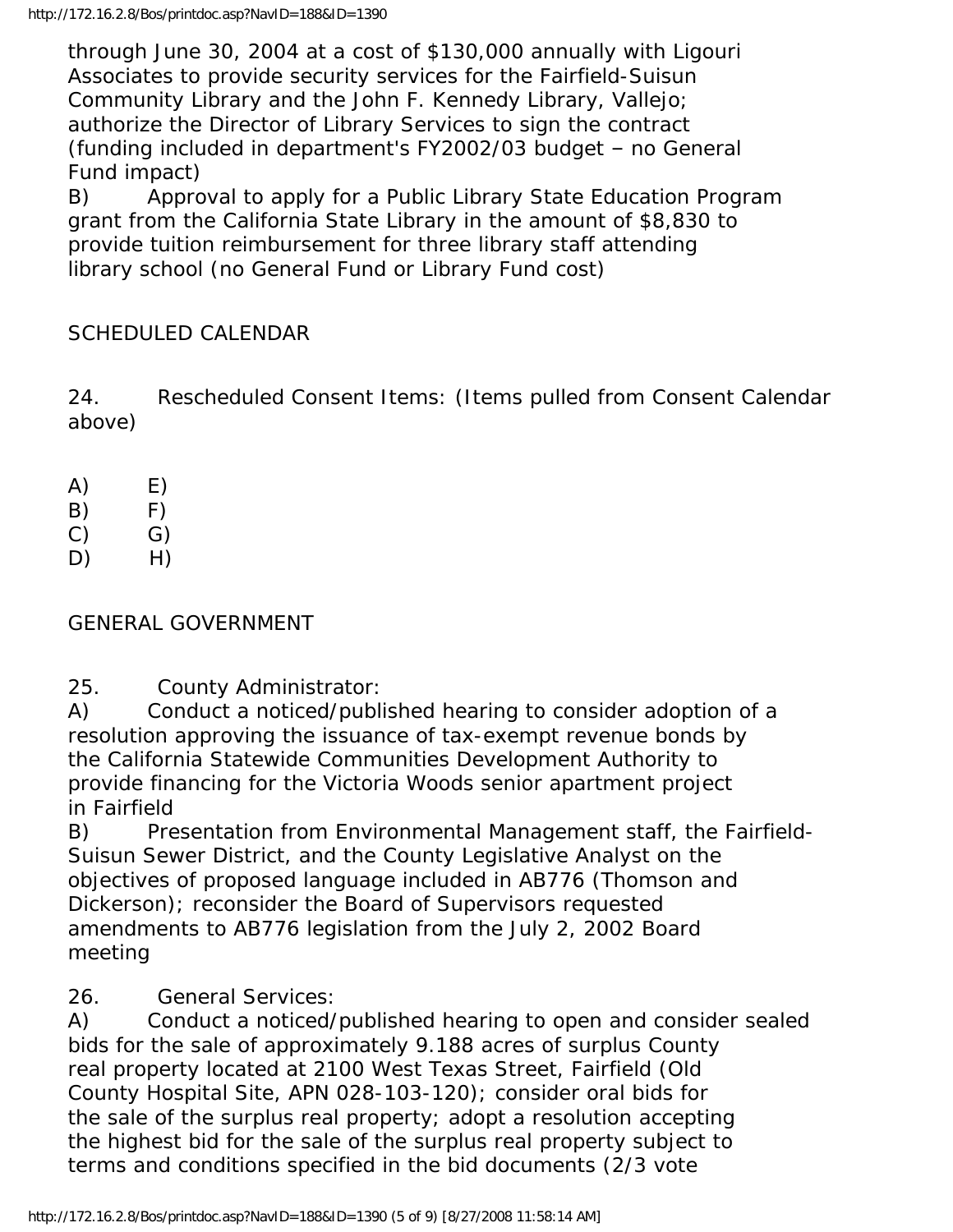#### required)

B) Conduct a public hearing to consider approval of a resolution which adopts a Negative Declaration of environmental impact and a Mitigation Monitoring and Reporting Plan for the new Solano County Juvenile Detention Facility, Fairfield; direct staff to conduct a bid solicitation process in conformation with public contract code; authorize the County Administrator to award the contract for construction of the new Juvenile Detention Facility to the lowest responsible bidder

C) Receive a Report of Delinquency for mandatory garbage collection, disposal and recycling services in the unincorporated areas of Vallejo; conduct a noticed/published hearing to consider adoption of a resolution confirming the delinquent garbage accounts, approving a \$50 lien processing fee for each delinquent account, and authorizing special assessments against the respective parcels of land and liens for the amount of the confirmed delinquent charges

HEALTH AND SOCIAL SERVICES: None CRIMINAL JUSTICE: None

LAND USE/TRANSPORTATION

27. Environmental Management:

Conduct a noticed/published hearing regarding Green Valley Open Space Maintenance District assessments for FY2002-2003; adopt a resolution directing preparation of Annual Engineer's Report, confirming diagram and assessment and ordering levy of assessment for Landscape and Lighting Maintenance Assessment for the District

OTHER: None

SPECIAL DISTRICTS GOVERNED BY THE BOARD OF SUPERVISORS:

Solano County Building Corporation

28. General Services:

Hold annual meeting of the Board of Directors for the Solano County Building Corporation; defer election of new officers until January, 2003; set a Special Meeting for September 10, 2002 to consider amending the by-laws to change the meeting date established for the annual meeting

Solano County Facilities Corporation

29. General Services: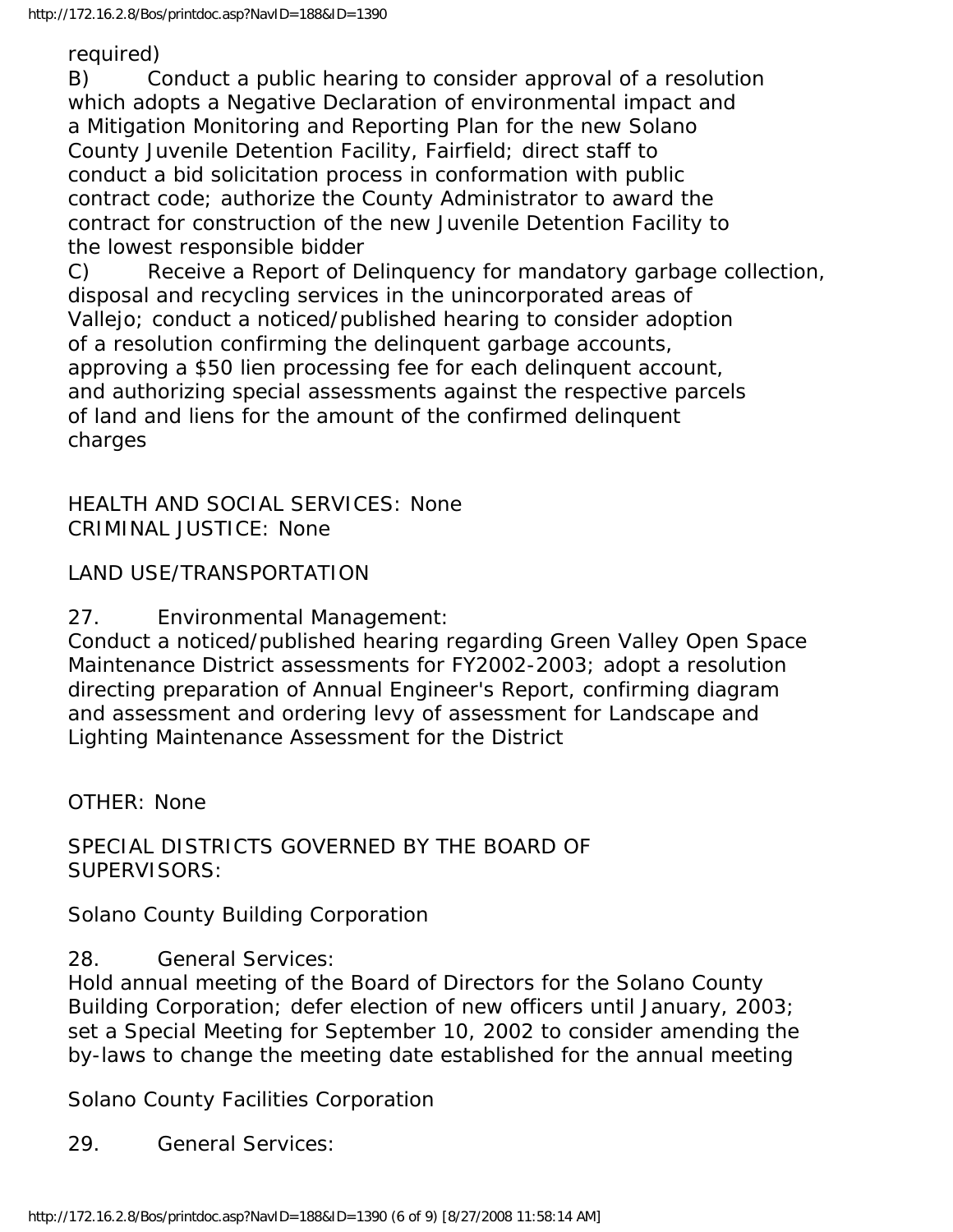Hold the Annual Meeting of the Board of Directors for the Solano County Facilities Corporation; defer election of new officers until January 2003; set a Special Meeting for September 10, 2002 to consider amending the by-laws to change the meeting date established for the annual meeting

### 2:00 PM

30. Environmental Management:

Conduct a continued public hearing to consider withdrawal of a petition to cancel Williamson Act Contract #209 and the appeal of Minor Revision No. 1 to Use Permit Application No. U-95-09; review recent proceedings involving permit recipient, Mike Lowrie of Mike Lowrie Trucking, Dixon area; authorize the Department of Environmental Management to negotiate a contract agreement for completion of Sparling Lane trucking site; authorize the County Administrator to sign the agreement (continued from May 7, 2002)

## MISCELLANEOUS ITEMS

31. Appointments/Resignations to Boards and Commissions:

A) Board of Supervisors:

Appointment of Mr. Billie L. Talbert to the Solano County Animal Care Advisory Commission

B) Board of Supervisors:

Reappointment of Mike Shubin and Larry Walters to the Vacaville Fire Protection District

32. Adjourn

#### MEETING CALENDAR

| 8/7                                              | $9:30$ a.m. | BAAQMD, 939 Ellis St., Fan Francisco     |
|--------------------------------------------------|-------------|------------------------------------------|
| 8/7                                              | <b>Noon</b> | Children's Network, Solano County Health |
| and Social                                       |             |                                          |
| Services, 2101 Courage Dr., FF                   |             |                                          |
| 8/7                                              | $1:30$ p.m. | ABAG Regional Planning Comm.             |
| 8/8                                              | $1:30$ p.m. | Emergency Medical Care Committee, 1735   |
| Enterprise                                       |             |                                          |
| Dr., Bldg. 3, Conf. Rm. 1, FF                    |             |                                          |
| 8/8                                              | $6:30$ p.m. | Solano County Aviation Advisory          |
| Commission/Airport                               |             |                                          |
| Land Use Commission, Nut Tree Airport, Vacaville |             |                                          |
| 8/8                                              | 7:00 p.m.   | Solano County Water Agency, 508 Elmira   |
| Rd., Vacaville                                   |             |                                          |
| 8/9                                              | 9:00a.m.    | Local Task Force for Integrated Waste    |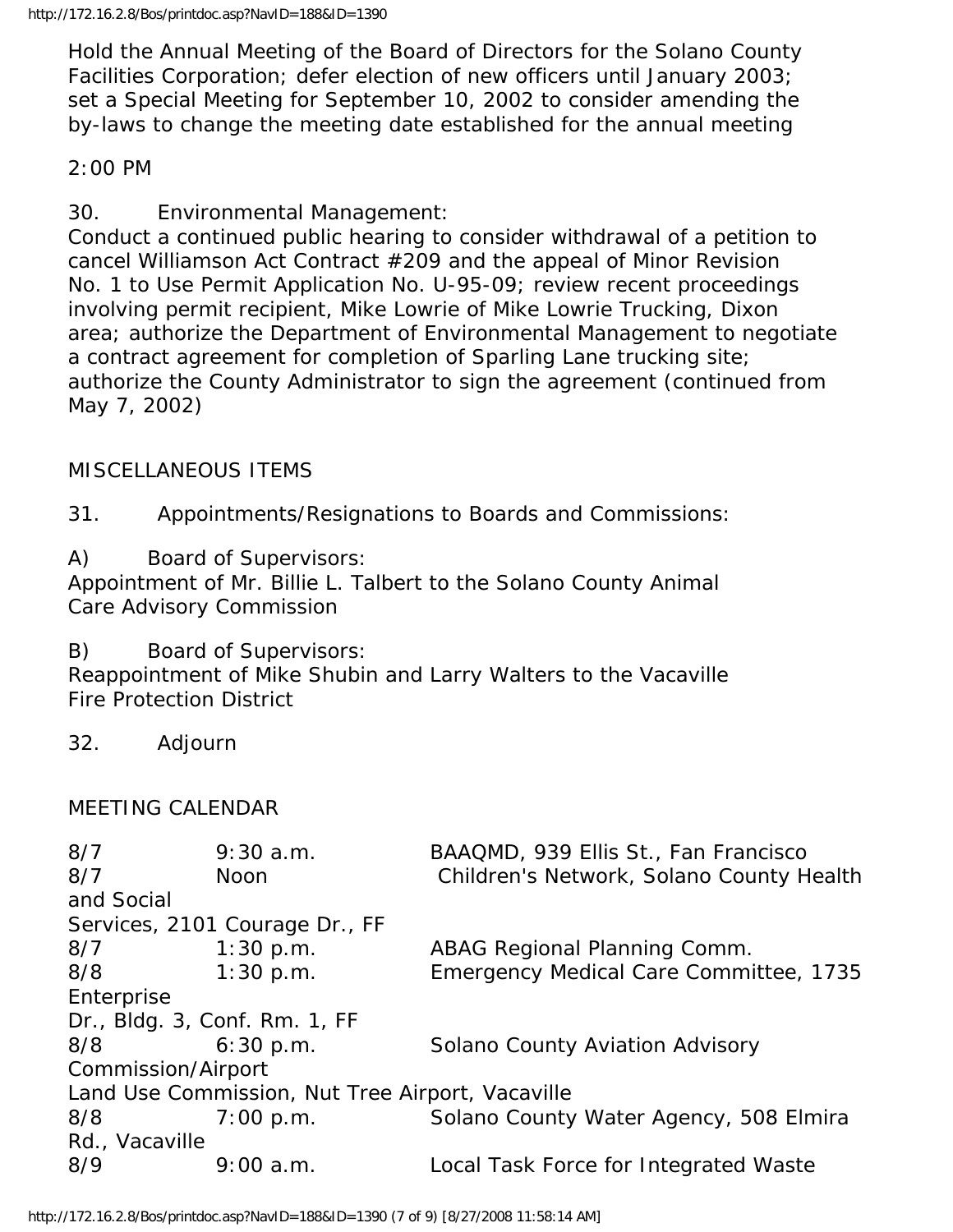Management, Fairfield-Suisun Sewer District Office, 1010 Chadbourne Rd., Suisun 8/13 9:00 a.m. Board of Supervisors, 580 Texas St., FF 8/13 2:00 p.m. Solano Partnership Against Violence, 1735 Enterprise Dr., Bldg. 3, FF 8/13 4:00 p.m. Maternal, Child, and Adolescent Health Advisory Board, 1735 Enterprise Dr., Bldg. 3, Gain Conf. Rm., FF 8/14 6:30 p.m. SIDS Advisory Committee, 300 Hospital Dr., Basement Classrooms, Vallejo 8/14 6:00 p.m. Solano Transportation Authority, 333 Sunset Ave, Suite 230, Suisun 8/14 9:00 a.m. Yolo-Solano Air Quality Management District, 1947 Galileo Court, Suite 103, Davis 8/14 6:15 p.m. Solano County Fair Board of Directors, Administration Building, Solano County Fairgrounds, Vallejo 8/14 6:00 p.m. Alcohol and Drug Advisory Board, 1735 Enterprise Dr., Bldg. 3, Conf. Rm. 1, FF 8/15 10:00 a.m. Solano County Zoning Administrator, Environmental Management, 601 Texas St., FF 8/15 1:00 p.m. BCDC, MetroCenter, 101 Eighth St., **Oakland** 8/15 4:30 p.m. Solano County Community Action Agency Advisory Board, 320 Campus Lane, Suisun 8/15 7:00 p.m. Solano County Planning Commission, Board of Supervisors Chambers, 580 Texas St., FF 8/20 6:00 p.m. Local Mental Health Board, 1745 Enterprise Dr., Bldg. 2, 2nd Floor, Green Conf. Rm., FF 8/21 9:30 a.m. BAAQMD 939 Ellis St., San Francisco 8/21 2:00 p.m. Health & Social Services Subcommittee, Board of Supervisors Chambers, 580 Texas St., FF 8/21 4:00 p.m. Solano County Equal Employment **Opportunity** Committee, 580 Texas St.,Third Floor CAO Conference Room, FF